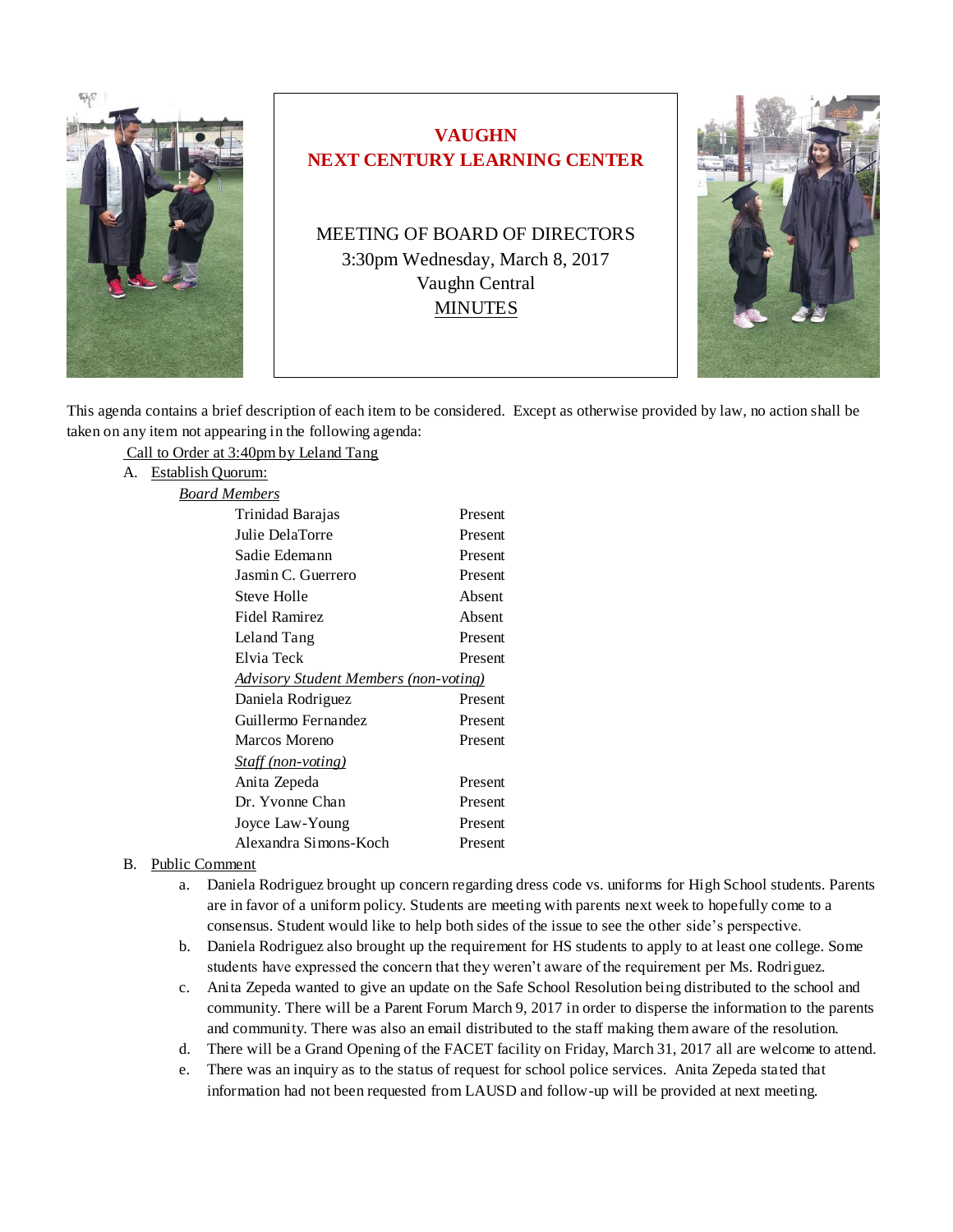C Approval of Minutes: The board reviewed the minutes from the February 8, 2017 meeting. Motion to approve minutes from February 8, 2017 moved by J.C. Guerrero: 2nd by T. Barajas: Motion approved unanimously.

## D. Governance

#### *Action Items:*

1. **Board Member Nominations & Recruitment Update** - The Board discussed progress in filling position left vacant by Noemi Beck. Jonathan Ochoa, the sole nominee received from request to stakeholders, was introduced by A. Zepeda. Mr. Ochoa provided the board information about his history and qualifications. He is a Vaughn 2009 graduate and currently works for Youth Policy Institute (YPI). Motion to move forward for election of Jonathan Ochoa to the open seat on Vaughn's Board was moved by E.Teck; 2<sup>nd</sup> by: J.DeLaTorre. Motion passed unanimously. All in favor of electing Jonathan Ochoa to the open seat: E.Teck, L.Tang, J.DeLaTorre, JC.Guerrero, S.Edemann, T.Barajas , Opposed: None, Abstain: None

## Goals, Accountability and Outcomes:

## • **Curriculum & Instruction**

- *Discussion:*
- 1. LAUSD Oversight Review The Board received informal feedback received from LAUSD's evaluation team on the Oversight visit. The team lead was impressed with our governance structure and Board participation. B.Wozniak gave an update on the Curriculum and Instruction oversight internal data review. ELs are a population of students that are still under performing and will continue to be an area that we focus on. Areas noted for improvement include Math and overall academic performance of ELs. Financial oversight is still pending. Preliminary concerns related to founding Principal Y. Chan's role as a signatory in financial decisions and her relationship to Vaughn's investment consultant was expressed.
- 2. Math Curriculum Update *-* The board received an update on VISA's math curriculum. Board addressed the needs presented by the advisory student members in regards to higher level mathematics being available to students who need them. Information regarding integrated math program was provided to Board to get a clearer understanding of the course offerings from Middle School to High School. The process for determining correct placement for Middle school students in High School math classes was detailed. An additional high school math teacher is being hired this upcoming year in order to build an intervention program to support our struggling students. There is now a high school and middle school math coach in order to support the math program and teachers in improving their practice. MDTP assessment is being used to give teachers the most information about their incoming students.

#### • **Business**

#### *Discussion Item:*

**1.** QSCB Payden & Rygel Fund Update – The Board received updates from Payden & Rygel Fund Manager, Brian Miller, on the investment and status of our Sinking Fund. Manager updated the Board regarding performance of Sinking Fund investments. The Portfolio Market Value as of February 28, 2017 is 5.7 million dollars with a Credit Quality rating of "A". Discussion regarding how the Bond is repaid to the state was held. The majority of bonds are a 0-3 year Duration meaning they come to fruition within 0-3 years. This allows for the profits to be reinvested in other bonds that are lucrative. The majority of bond in the portfolio are corporate bonds and treasuries. Portfolio total return YTD is 0.85%. The return since inception is 3.05%. Manager presented an outlook summary for the rest of 2017.

#### *Action Items:*

- **1.** 2016-2017 2nd Interim Financials The Board reviewed Vaughn's 2016-17 2nd Interim Financials summary provided by Y.Chan. Motion to approve Vaughn's 2016-2017 2nd Interim Financials was moved by JC.Guerrero:2nd by E.Teck. Motion passed unanimously.
- **2.** Liability Insurance and Workers' Comp Insurance Renewal The Board received information on renewal of Liability Insurance and Workers' Comp contracts for the 2017-18 school year from Business Manager, J. Law. Motion to direct staff to notify ASCIP regarding program exit for 2017-2018 school year, and renew or execute liability and worker's compensation contracts